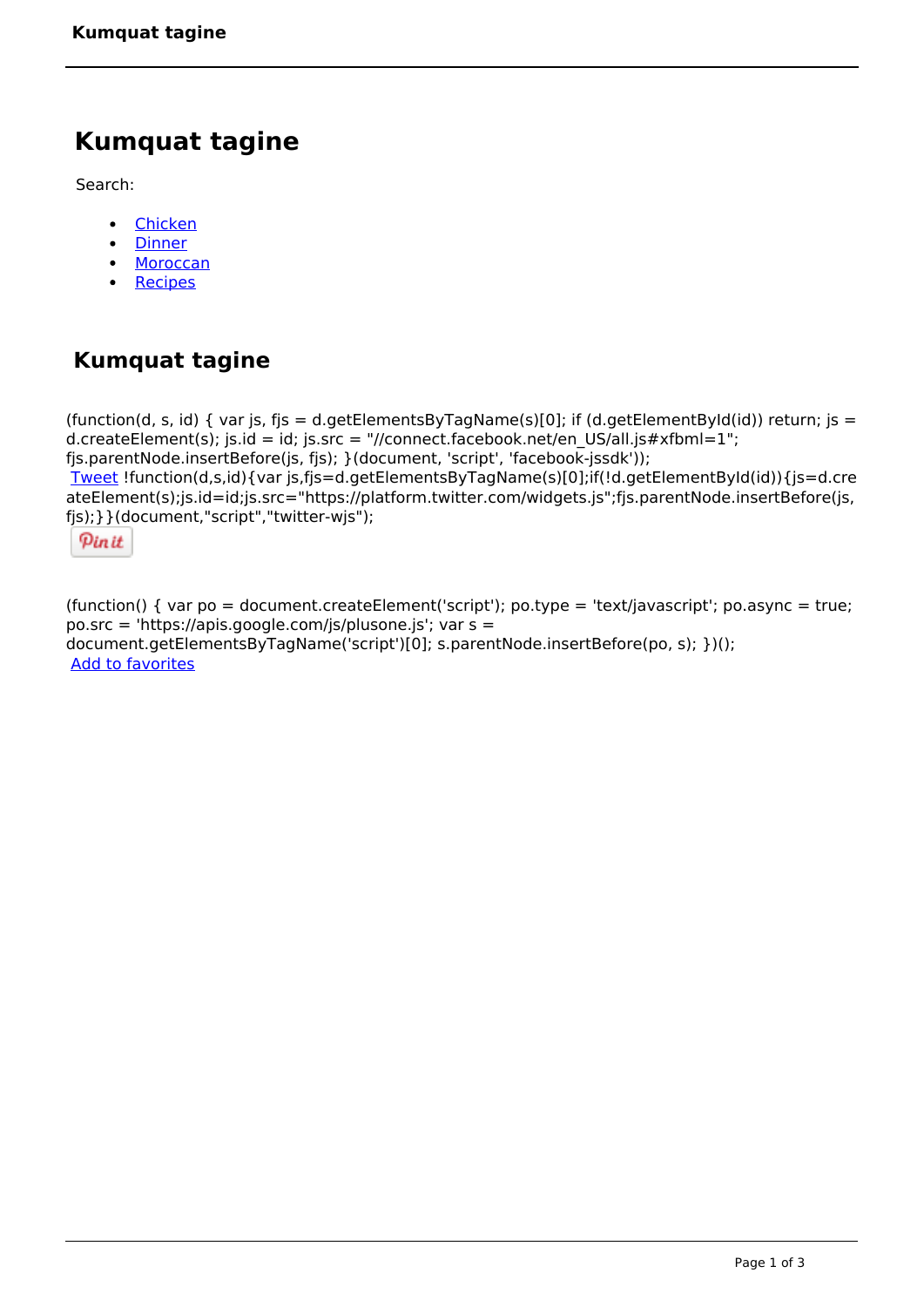## **Kumquat tagine**



#### Rate this recipe

0 people are cooking this [Count me in](https://www.naturalhealthmag.com.au/flag/flag/favorites/634?destination=printpdf%2F634&token=778bc3abba20dd2c593a31d3ff368927)

A tagine is a slow-cooked Moroccan stew (traditionally served over couscous) – but here it's quicker and (dare we say it?) tastier, thanks in large part to the bright spike of kumquats.

#### **Ingredients** (serves 6)

- 1 tbsp extra-virgin olive oil
- 2 onions, thinly sliced
- 4 cloves garlic, slivered
- 1 tbsp minced fresh ginger
- 1 kg boneless, skinless free range [chicken](http://www.naturalhealthmag.com.au/nourish/chicken) thighs, trimmed of fat, cut into 1 cm pieces
- 1 tsp ground coriander
- 1 tsp ground cumin
- $\cdot$   $\frac{3}{4}$  tsp ground cinnamon
- 1/8 tsp ground cloves
- 1 x 400 ml vegetable broth
- 340 gm kumquats, seeded (see Tip) and roughly chopped (2 cups)
- 1 x 420 g can chickpeas, rinsed
- $\cdot$  1  $\frac{1}{2}$  tbsp honey
- Salt and pepper, to taste

#### **Method**